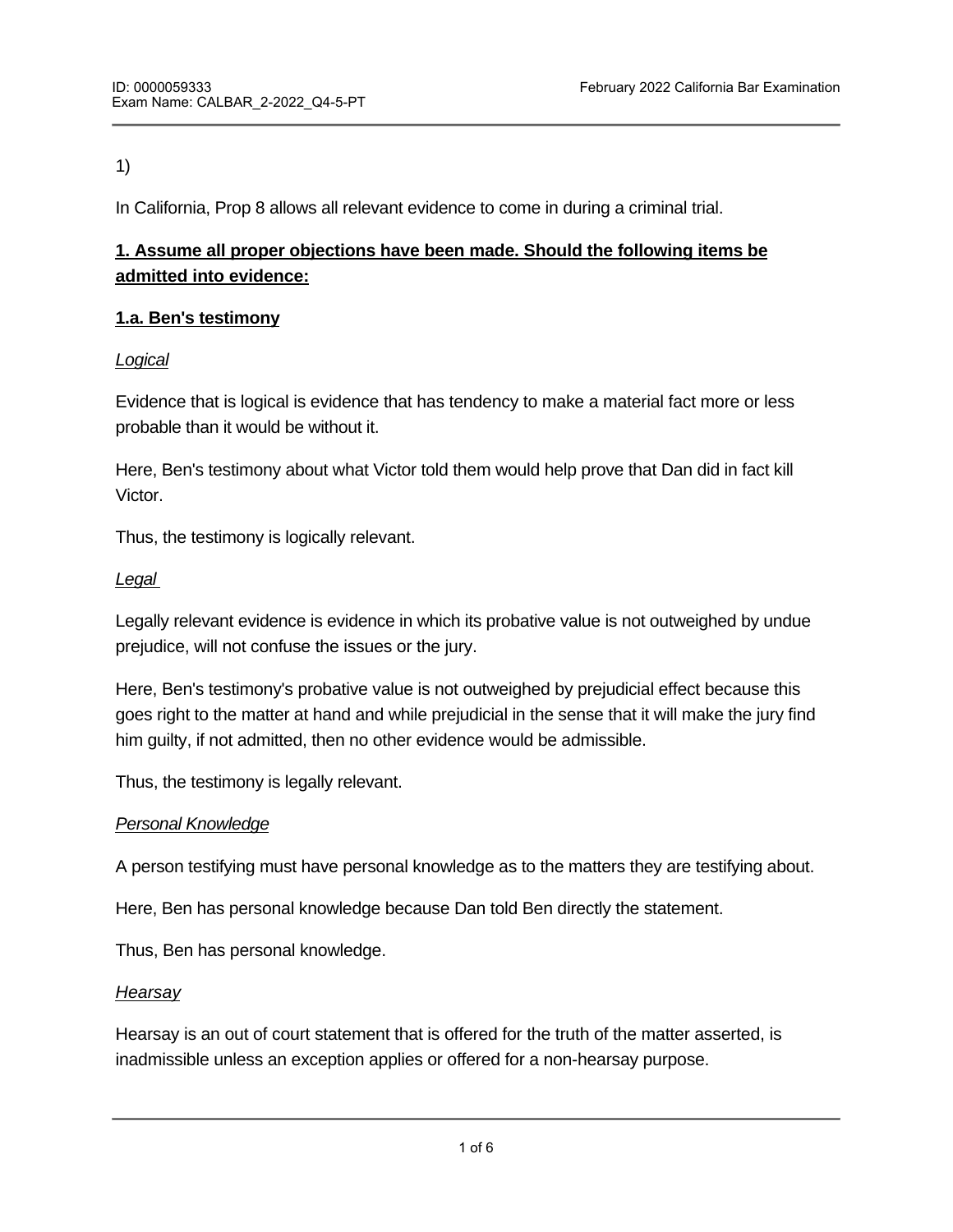Here, Ben's testimony is about a statement that was made out of court and it is being offered for the truth that Dan in fact killed victor.

Thus, this is hearsay and inadmissible unless an exception applies.

## *Non-Hearsay Purpose - State of Mind*

A statement to about the person's then state of mind can be introduced as non-hearsay.

Here, the statement that Dan made to Ben could arguably be admissible to present what his state of mind was at the time. On the other hand, its arguably no state of mid if he was just speaking of what he did.

Thus, this would not be admissible under state of mind.

## *Hearsay - Party Opponent Statement*

A statement that is made by a party opponent is admissible because they are able to be take the witness stand and defend against the statement.

Here, Ben's testimony is being offered by the prosecution against Dan, and because it is a statement Dan made and he is a party to the case and able to take the witness stand and defend against Ben's statement, it would be admissible.

Thus, this Ben's testimony would be admissible under party opponent statement.

# **1.b. Anita's testimony regarding Dan's statement that he was with Frank the night of the murder**

*Logical*, please see rule above.

Here, Anita's testimony is legally relevant to prove that Dan may have attempted to lie about his whereabouts on the night of Victor's murder.

Thus, testimony is legally relevant.

*Legal*, please see rule above.

Here, Anita's testimony is not unduly prejudicial to Dan because this goes to the heart of the matter and if not admissible, no evidence could be introduced to prove Dan is guilty.

Thus, testimony is legally relevant.

*Personal Knowledge, please* see rule above.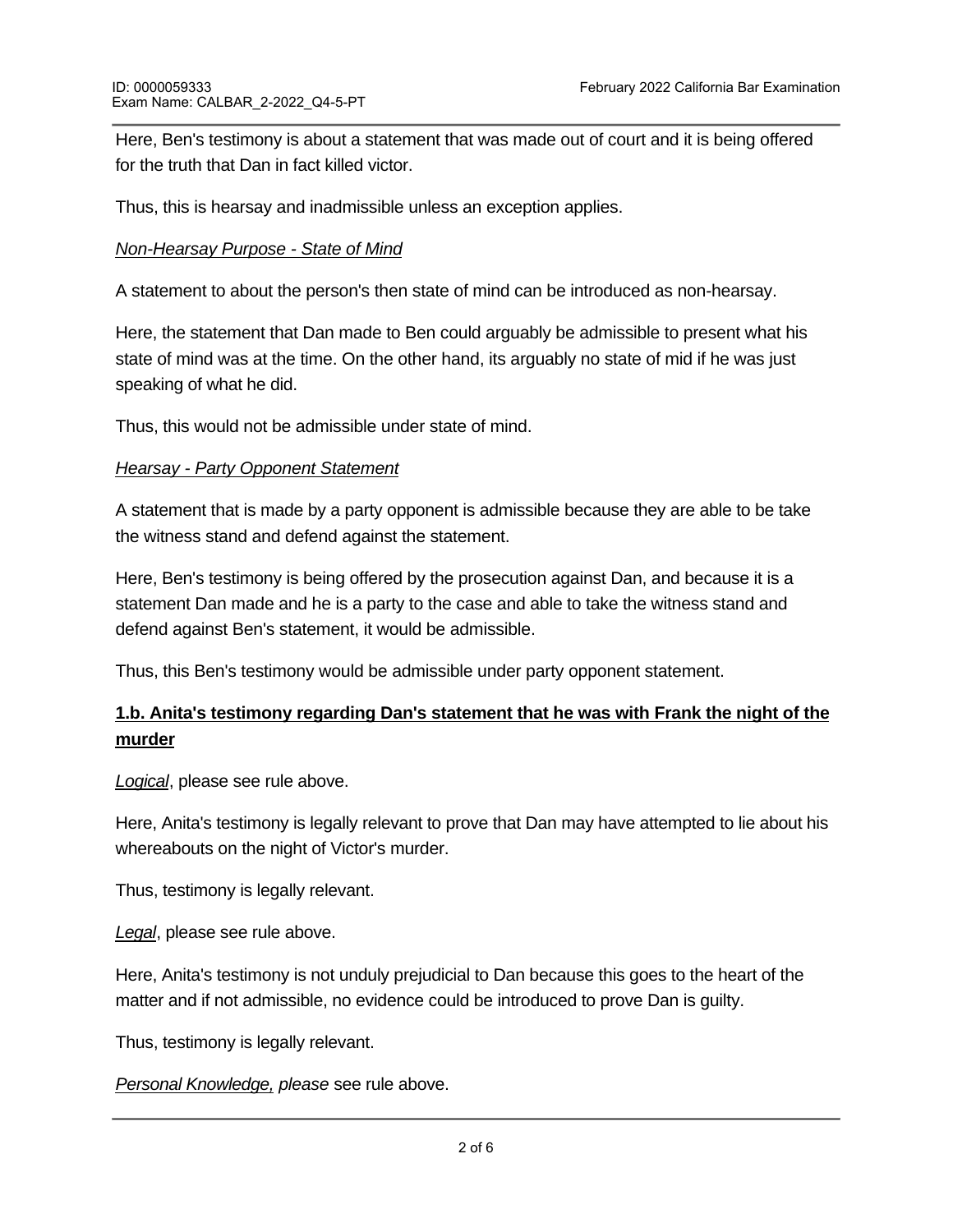Here, Anita is testifying from personal knowledge because Dan is the one that told her this information.

Thus, Anita can testify about this.

*Hearsay*, please see rule above.

Here, the statement that Dan made was an out of court statement being offered to prove the truth of the matter that he was not his father Frank.

Thus, this is hearsay and inadmissible unless an exception applies.

#### *Attorney-Client Privilege*

The attorney-client privilege is an evidentiary privilege that the client is a holder of and the attorney cannot divulge any information that was communicated to him/her in the course of representation. This privilege survives death under FRE. In California this privilege ends when the client's estate is distributed.

Here, at the time that Dan made this statement he was Anita's client and it was made in the course of representation.

Thus, Anita is not able to testify about this conversation and Dan is able to assert this privilege.

This testimony is not admissible

## **1.c. Anita's testimony that she had received the bloody pants from Ben and turned them over to the prosecutor**

*Logical* please see rule above.

Anita's testimony that she received the bloody pants from Ben is logically relevant to prove that Dan in fact committed the murder if he had bloody pants that he was trying to hide.

Thus, testimony is legally relevant.

*Legal* please see rule above.

Anita's testimony that she received the bloody pants from Ben is not prejudicial to Dan because the probative value in the bloody pants outweighs that risk of prejudice.

Thus, testimony that she received the bloody pants from Ben is legally relevant.

#### *Authentication*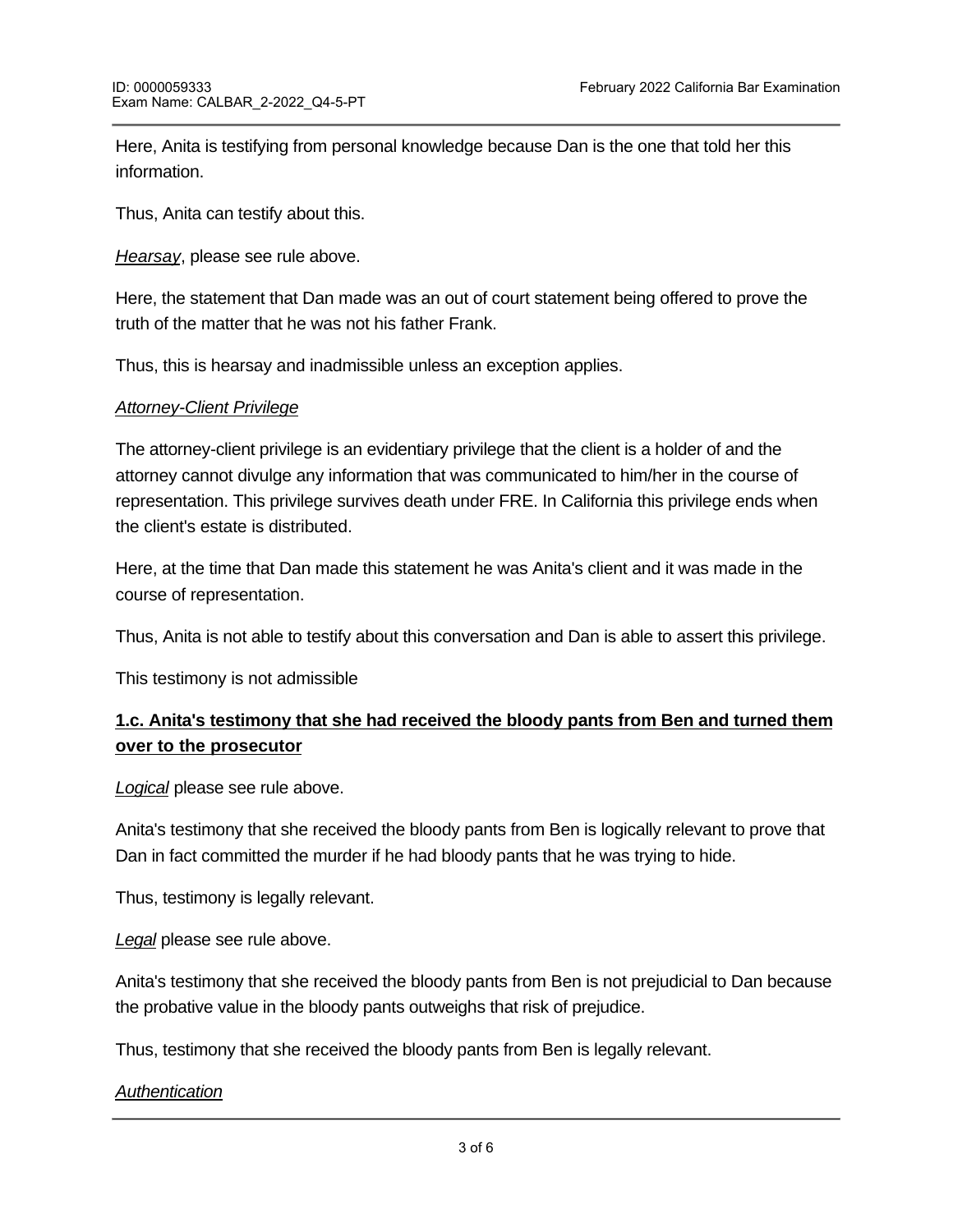A physical item must be properly authenticated by someone that has personal knowledge that that is the item being introduced.

Here, the pants were authenticated by Ben, thus the pants should have been authenticated by Ben, not Anita. However, here the discussion is about Anita's testimony that she received pants from Ben, not the pants themselves.

Thus, testimony that Anita received bloody pants from Ben that were allegedly Dan's is admissible.

## **1.d. Anita's testimony that Ben told her that Dan said he had killed Victor**

*Logical* see rule above.

Here, the statement that Ben told Anita is logically relevant to prove that Dan killed Victor.

Thus, testimony is logically relevant.

*Legal*, see rule above.

Here, the statement is not unduly prejudicial to Dan because he is being tried for Vic's murder, and it goes to the heart of the matter.

Thus, evidence is legally relevant.

## *Multiple Levels of Hearsay -Dan told Ben - Party Opponent*

When there is multiple levels of hearsay each level must be covered by a non-hearsay purpose or exception.

Here, what Dan told Ben at the time was hearsay because it was an out of court statement made to prove the truth of the matter than Dan killed Victor. Dan's statement is covered by the party opponent hearsay exception.

Thus, this level is covered by party opponent exception.

**a. turning over the bloody pants to the prosecutor**

*Multiple Levels of Hearsay - Ben told Anita* 

What Ben told Anita is however, not covered under an hearsay exception.

Thus, Anita's testimony cannot come in.

## **2. What ethical violations if any did Attorney Anita commit by:**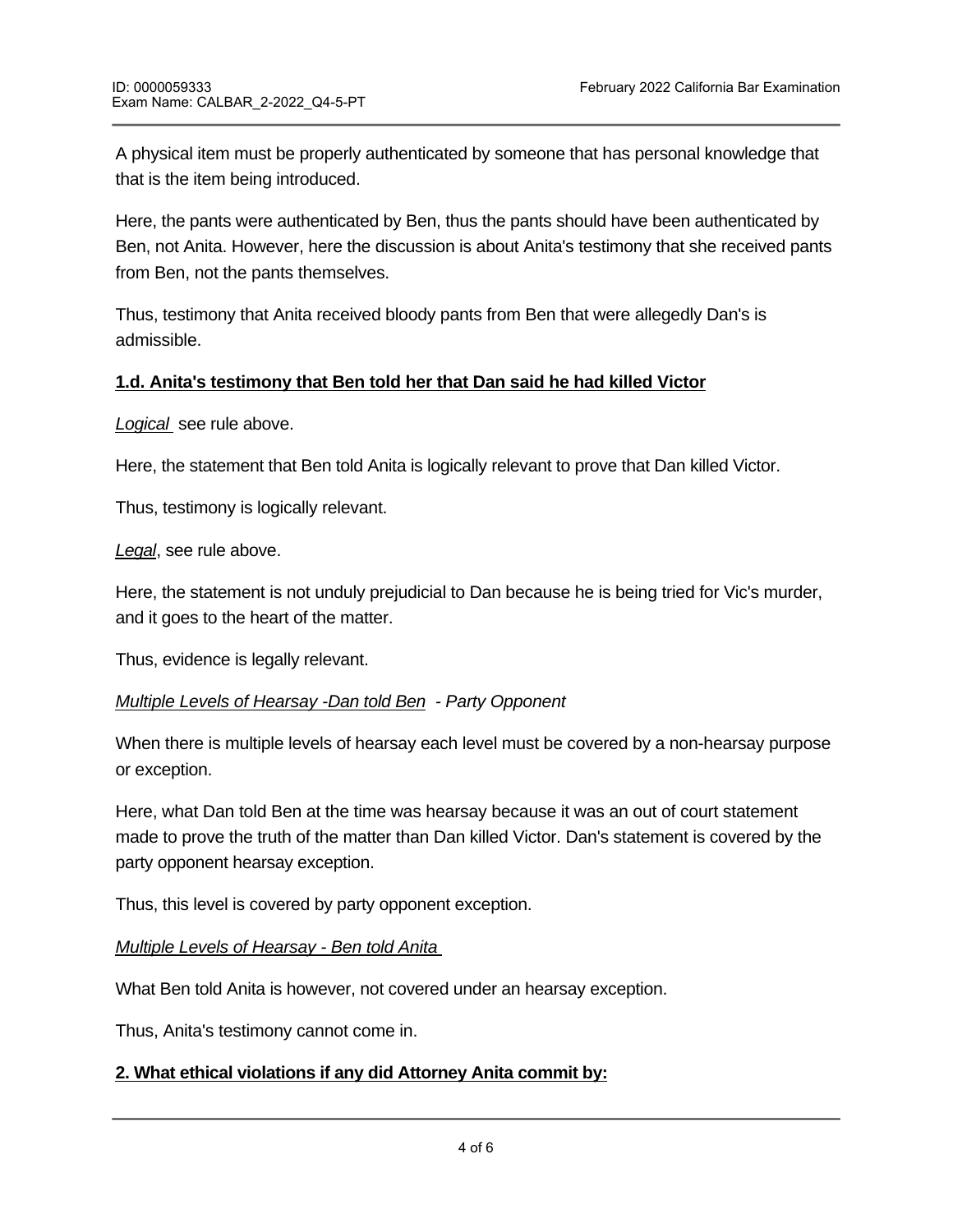### **a. turning over the bloody pants to the prosecutor**

#### *Turning over evidence*

An attorney is able to turn over evidence to the prosecutor.

Here, Anita turning over the bloody pants to the prosecutor was not in violation of any of her attorney duties.

Thus, no violation for turning over the bloody pants.

## **b. turning over the email exchange regarding Dan's alibi to the prosecutor**

### *Attorney Client Privilege*

The attorney-client privilege is an evidentiary privilege that the client is a holder of and the attorney cannot divulge any information that was communicated to him/her in the course of representation. This privilege survives death under FRE. In California this privilege ends when the client's estate is distributed

Here, the communications between Dan and Anita are privileged and should not have been given to the prosecutor unless Dan consented.

Thus, Anita violated her attorney-client privilege.

## *Duty of Confidentiality*

Under the MR, an attorney must maintain all client's confidences and even though under California there is no per se duty of confidentiality rule, the State Bar Act and the attorney oath require that attorneys maintain inviolate client confidences, unless theres is a risk of serious bodily injury, consent or financial harm (MR) or serious bodily injury (CA).

Here, Anita violated her duty to Dan when she turned over the email exchange because it was in the scope of representation and Dan did not consent. Further, there was no risk of serious bodily injury or financial harm.

Thus, Anita violated her duty of confidentiality under MR and California rules.

## **c. withdrawing from representing Dan?**

#### *Withdrawal*

Under the MR, an attorney must withdraw from representation if his services were being used in furtherance of a crime and may withdraw if the client is repugnant. Under California rules, the

attorney must withdraw if his client is filing a frivolous claims and may withdraw if the client is filing if  $\alpha$